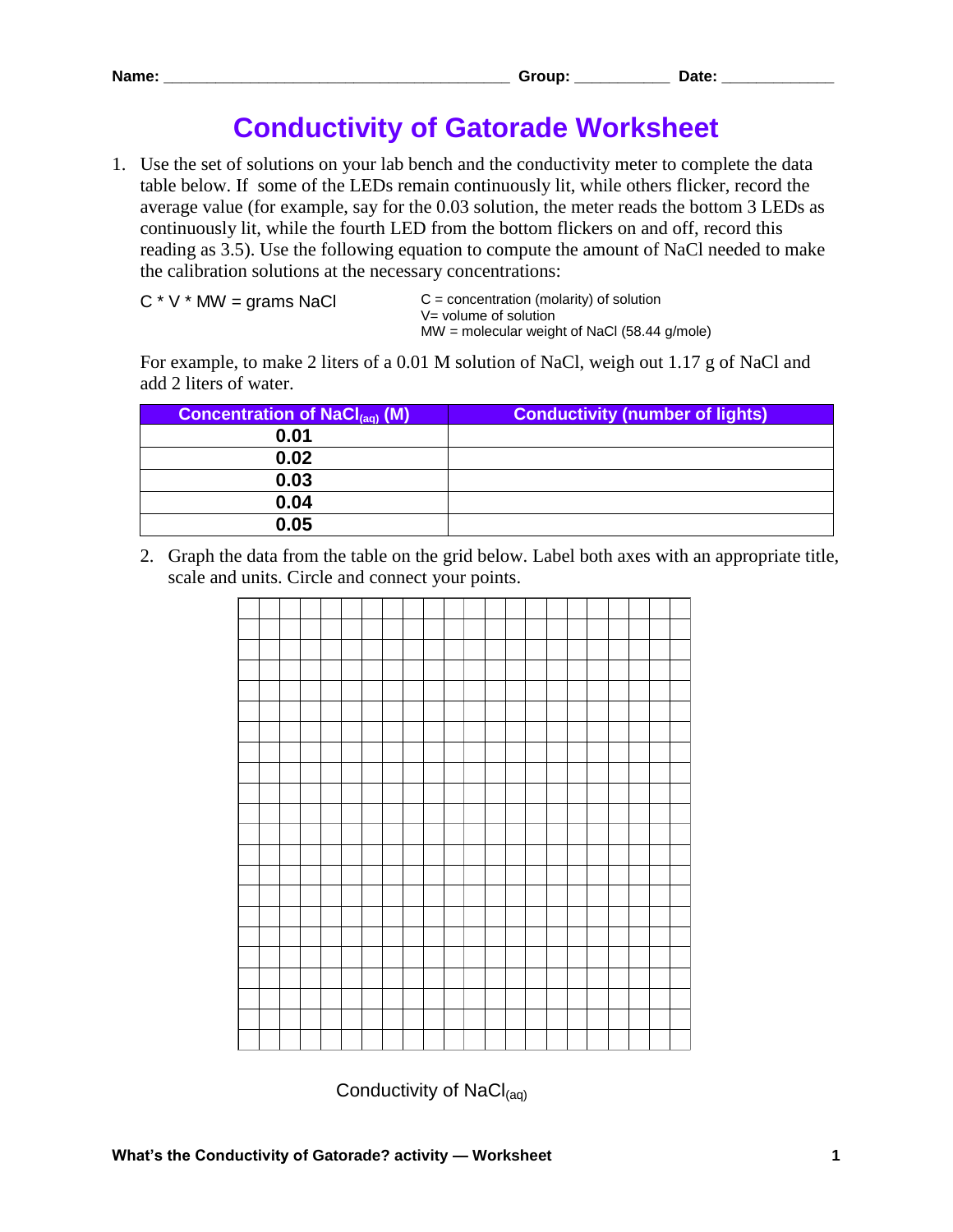- 3. Explain, in terms of particles, why NaCl(aq) conducts electricity.
- 4. Based on your graph, what is the relationship between the concentration of the solution and the conductivity?
- 5. Explain how you could use your graph to find the concentration of an unknown aqueous solution of NaCl.
- 6. Use your graph to determine the concentration of the unknown NaCl solution located at the front of the room. Make sure to include units.
- 7. How accurate is the concentration you recorded for the unknown NaCl solution? (Hint: What are some limitations of the conductivity meters?)
- 8. Complete the table below for the different flavors of Gatorade. Use your conductivity meter and your graph.

| <b>Gatorade Flavor / Color</b> | <b>Conductivity</b><br>(number of lights) | <b>Concentration of ions</b><br>(M) |
|--------------------------------|-------------------------------------------|-------------------------------------|
|                                |                                           |                                     |
|                                |                                           |                                     |
|                                |                                           |                                     |

- 9. Answer the following based on the Gatorade data in #8:
	- a. Which flavor/color of Gatorade has the greatest concentration of dissolved ions?
	- b. Which flavor/color of Gatorade has the lowest concentration of dissolved ions?